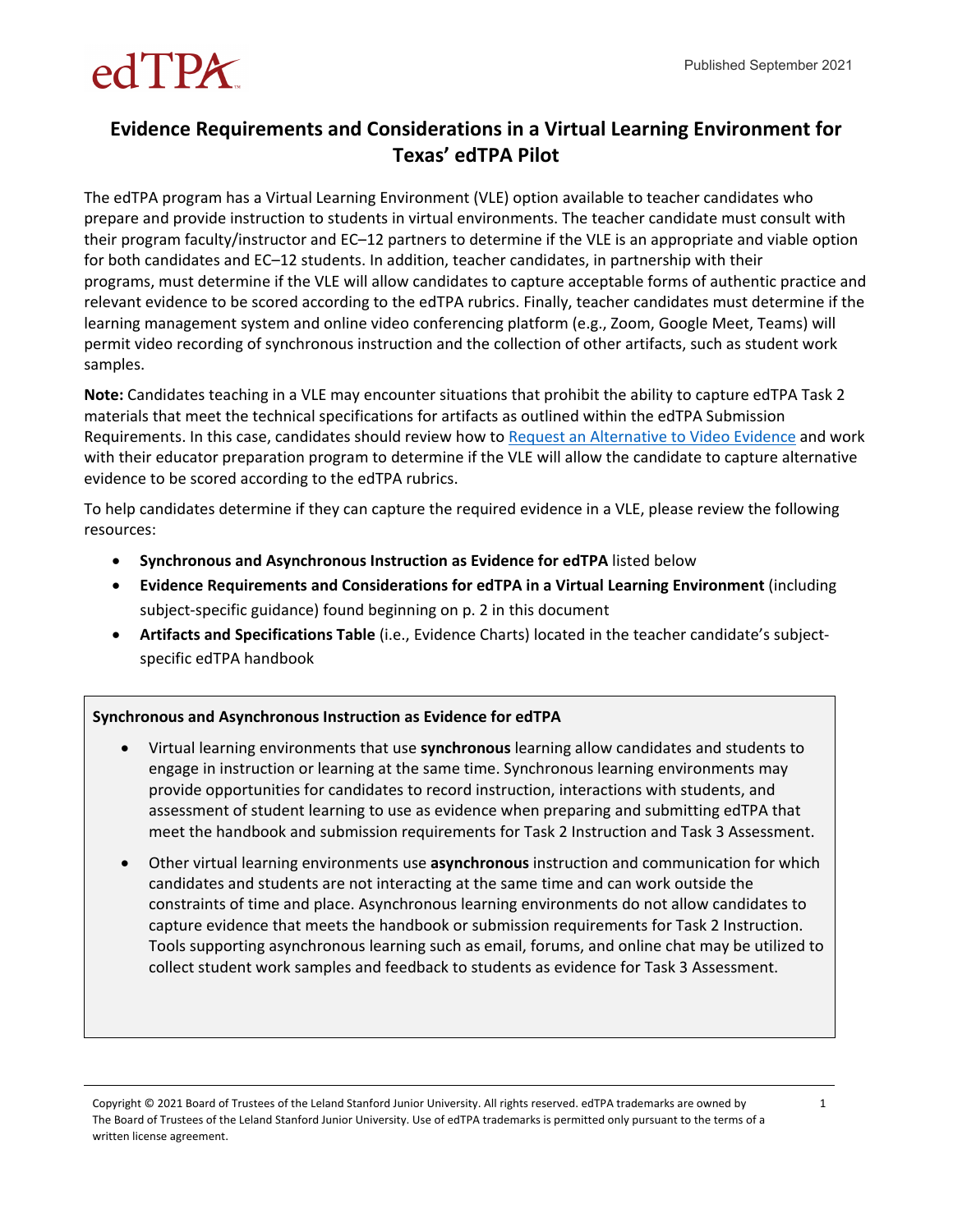#### **Evidence Requirements and Considerations for edTPA in a Virtual Learning Environment**

The following tables include requirements and considerations for submission that allow for flexibility in technical format but still require candidates to submit authentic forms of evidence that meet all of the edTPA handbook and submission requirements.

| Task 1                                              |                                                                                                                                                                                                                                                                                                                                                                                                                                                                                                                                                                                                                                                                                                                                                                                                                                                                                                                                                                                                                                                                                                                                                                               |
|-----------------------------------------------------|-------------------------------------------------------------------------------------------------------------------------------------------------------------------------------------------------------------------------------------------------------------------------------------------------------------------------------------------------------------------------------------------------------------------------------------------------------------------------------------------------------------------------------------------------------------------------------------------------------------------------------------------------------------------------------------------------------------------------------------------------------------------------------------------------------------------------------------------------------------------------------------------------------------------------------------------------------------------------------------------------------------------------------------------------------------------------------------------------------------------------------------------------------------------------------|
| <b>Requirements and</b><br><b>Considerations</b>    | If the learning environment changes (e.g., from face-to-face to virtual)<br>$\bullet$<br>after candidates completed Task 1, they may offer reflection of the<br>changes in the Task 2 and/or Task 3 Commentaries. Note: Tasks 2 and 3<br>artifacts and commentaries must align with the learning segment<br>central focus identified in Task 1's artifacts and Planning Commentary.<br>Within Task 1, the teacher candidate may plan a learning segment that<br>includes both synchronous and asynchronous learning tasks, planned<br>supports, and/or assessments. All lessons, whether synchronous or<br>asynchronous, must have the same central focus and a progression of<br>student learning objectives that build on one another to support<br>student learning. Candidates need to consider whether the planned<br>instruction, support, and assessments meet the expectations for the<br>rubrics in Task 1. Note: Candidates might consider planning at least two<br>(2) synchronous lessons in the learning segment to provide options for<br>Task 2 video evidence (and Task 3 for some fields, for example, physical<br>education and early childhood education). |
| <b>Acceptable Evidence for</b><br>Task 1, Parts A-E | For Task 1, all materials can be provided through the acceptable file<br>٠<br>types even if delivered/prepared for a virtual learning environment.                                                                                                                                                                                                                                                                                                                                                                                                                                                                                                                                                                                                                                                                                                                                                                                                                                                                                                                                                                                                                            |

| Task 2                                           |                                                                                                                                                                                                                                                                                                                                                                                                                                                                                                                                                                                                                                                                 |  |
|--------------------------------------------------|-----------------------------------------------------------------------------------------------------------------------------------------------------------------------------------------------------------------------------------------------------------------------------------------------------------------------------------------------------------------------------------------------------------------------------------------------------------------------------------------------------------------------------------------------------------------------------------------------------------------------------------------------------------------|--|
| <b>Requirements and</b><br><b>Considerations</b> | If the learning environment changes (e.g., from face-to-face to virtual)<br>after candidates completed Task 1, they may offer reflection of the<br>changes in Task 2. Note: Task 2 artifacts and commentaries must align<br>with the learning segment central focus identified in Task 1's artifacts<br>and Planning Commentary.<br>Ensure the candidate's face will appear in the video at some point, at<br>least once, for identification purposes.<br>Secure the appropriate permission from the parents/guardians of<br>students and from adults who appear in the video recording.<br>Record students in one or more lesson(s) from the learning segment. |  |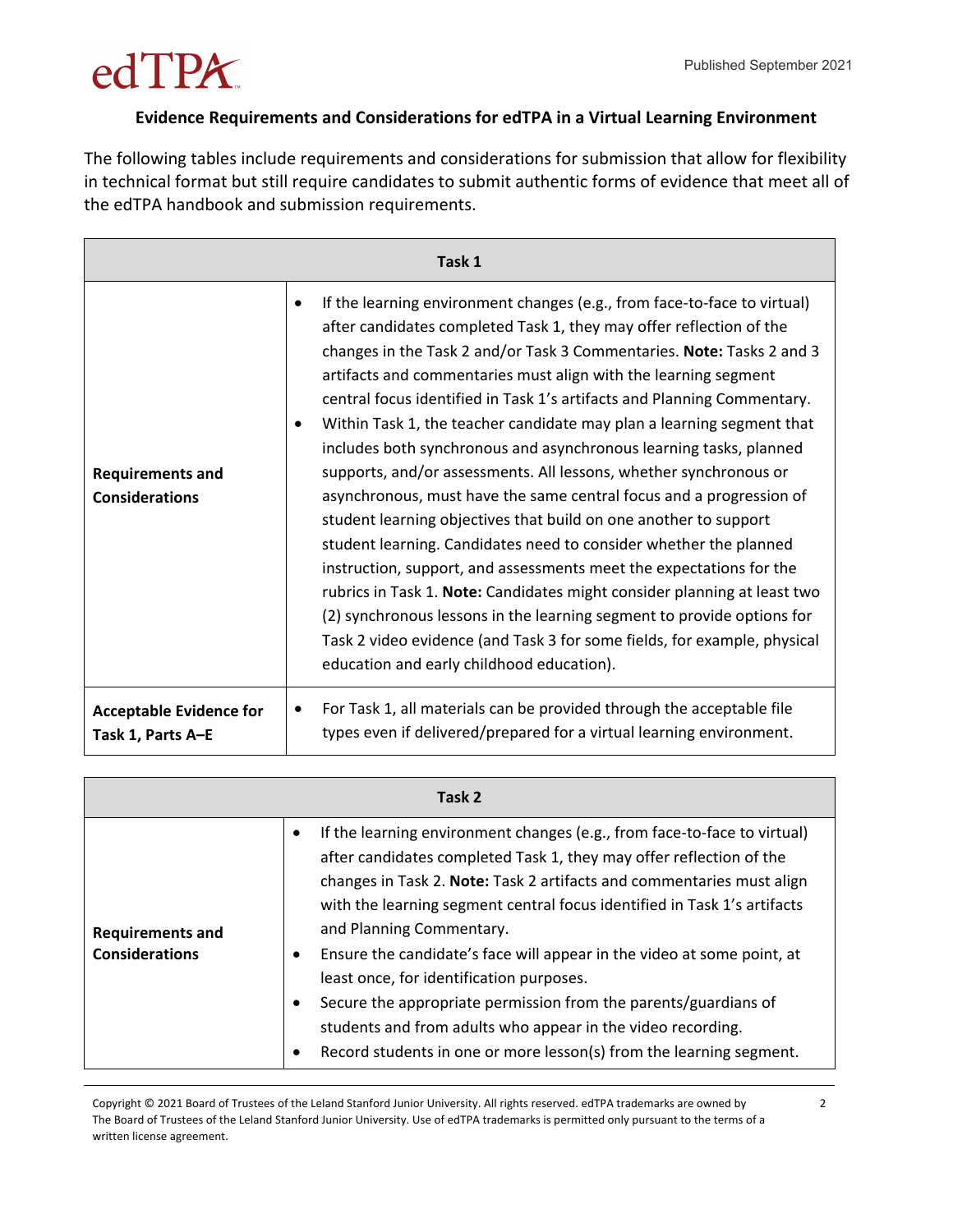| Task 2                                                          |                                                                                                                                                                                                                                                                                                                                                                                                                                                                                                                                                                                                                                                                                                                                                                                                                                                                                                                                                                                                                                                                                                                                                                                                                                                                                                                                                                                                                                                                                                                                                                                                                                                                                                                                                                                                                                                                                                                                                                                                                                                                                                                                                                        |
|-----------------------------------------------------------------|------------------------------------------------------------------------------------------------------------------------------------------------------------------------------------------------------------------------------------------------------------------------------------------------------------------------------------------------------------------------------------------------------------------------------------------------------------------------------------------------------------------------------------------------------------------------------------------------------------------------------------------------------------------------------------------------------------------------------------------------------------------------------------------------------------------------------------------------------------------------------------------------------------------------------------------------------------------------------------------------------------------------------------------------------------------------------------------------------------------------------------------------------------------------------------------------------------------------------------------------------------------------------------------------------------------------------------------------------------------------------------------------------------------------------------------------------------------------------------------------------------------------------------------------------------------------------------------------------------------------------------------------------------------------------------------------------------------------------------------------------------------------------------------------------------------------------------------------------------------------------------------------------------------------------------------------------------------------------------------------------------------------------------------------------------------------------------------------------------------------------------------------------------------------|
| <b>Requirements and</b><br><b>Considerations</b><br>(continued) | Candidates are encouraged to familiarize themselves with screen<br>$\bullet$<br>recording options:<br>Platform-provided recording tool (e.g., Zoom, Google Meet,<br>$\circ$<br>Teams)<br>Device with camera (mobile, tablet)<br>$\circ$<br>Web-based screen recorder software<br>$\circ$<br>Consider viewing students in a "collage" or "gallery" view. If a collage or<br>gallery view is not available, candidates should explore options within<br>the platform to "pin" student videos, so they are able to be seen.<br>Anticipate that some students may be unable to participate due to the<br>٠<br>lack of technology. Be sure to include more students than the necessary<br>minimum number of students (typically 4 students, dependent on<br>handbook requirements).<br>Candidates must provide opportunities for students to be seen and<br>٠<br>heard in the video(s). Note: Some schools or school districts may have<br>established a policy that will not allow students' faces to be<br>shown/recorded in the virtual learning environment. In most cases,<br>emojis, avatars, thumbnails, etc., will be considered as acceptable forms<br>of evidence for the Task 2 video(s), but the teacher candidate must<br>explain the school's or school district's policy in their Instruction<br>Commentary, prompt 1.<br>For learning goals that require students to perform,<br>$\circ$<br>demonstrate, etc., (e.g., physical education), students must<br>be seen.<br>If student voices cannot be heard, the candidate must submit<br>$\circ$<br>additional evidence showing student engagement in the lessons<br>(e.g., chat file, IM). Please note that the additional evidence<br>must align with the video evidence submitted for Task 2.<br>Candidates are encouraged to familiarize themselves and their students<br>٠<br>with the video conferencing platform and available tools (e.g., recording<br>function and chat), so the candidate and students become<br>knowledgeable of its features.<br>Within Task 2, all video evidence must come from lessons with<br>٠<br>synchronous instruction and meet expectations for the rubrics in Task 2. |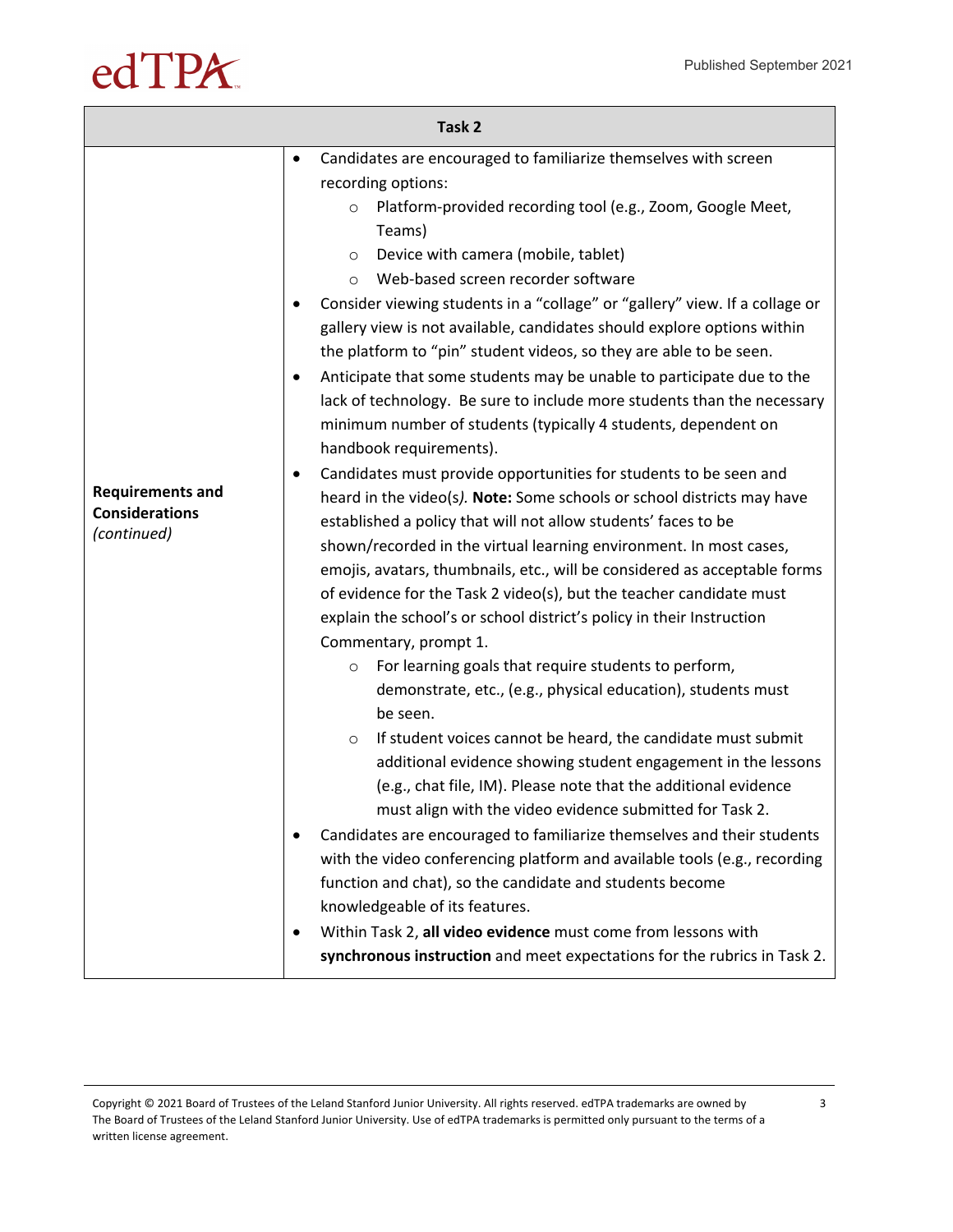| Task 2                                                                                                          |                                                                                                                                                                                                                                                                                                                                                                                                                                                                                                                                                                                                                                                                                                                                                                                                                                                                                                                                           |
|-----------------------------------------------------------------------------------------------------------------|-------------------------------------------------------------------------------------------------------------------------------------------------------------------------------------------------------------------------------------------------------------------------------------------------------------------------------------------------------------------------------------------------------------------------------------------------------------------------------------------------------------------------------------------------------------------------------------------------------------------------------------------------------------------------------------------------------------------------------------------------------------------------------------------------------------------------------------------------------------------------------------------------------------------------------------------|
| <b>Acceptable Evidence for</b><br>Task 2, Part A: Video<br><b>Clips</b>                                         | Candidates may capture platform features such as white board or notes<br>$\bullet$<br>feature, within video(s) of instruction, to demonstrate instructional<br>strategies between the candidate and students (e.g., showing visuals,<br>providing demonstrations, modeling techniques).                                                                                                                                                                                                                                                                                                                                                                                                                                                                                                                                                                                                                                                   |
| <b>Optional Evidence that</b><br>can be added to the end<br>of Task 2, Part B:<br><b>Instruction Commentary</b> | Optional evidence that occurred within the video(s) of instruction can be<br>$\bullet$<br>added to the end of the Task 2 Instruction Commentary to demonstrate<br>synchronous instruction through screenshots or downloaded files of:<br>Chat dialogue or instant messaging between the candidate and<br>$\Omega$<br>students<br>Collaborations through writing with white board of discussions<br>$\circ$<br>between the candidate and students<br>Google doc/Google slides<br>O<br>$\mathbb{H}$<br>$\circ$<br>$\Box$<br>$\Box$<br>П<br>b<br>$\Box$<br>П<br>$\Box$<br>П<br>O<br>П<br>П<br>ЫΠ<br>П<br>ΠП<br>$\perp$<br>$\perp$<br>П<br>П<br>$\Box$<br>$\Box$<br>П<br>Note: If providing additional evidence, please add pages to the Task 2<br>Instruction Commentary file. There is no page limit for additional evidence<br>(e.g., transcripts or screen captures) when added to the Task 2 Instruction<br>Commentary for this purpose. |

| Task 3                                           |                                                                                                                                                                                                                                                                                                                                                                                                                                                                                                                                                                                                                                                                                                                                                                                                                                                                                                                                                                                                                                        |
|--------------------------------------------------|----------------------------------------------------------------------------------------------------------------------------------------------------------------------------------------------------------------------------------------------------------------------------------------------------------------------------------------------------------------------------------------------------------------------------------------------------------------------------------------------------------------------------------------------------------------------------------------------------------------------------------------------------------------------------------------------------------------------------------------------------------------------------------------------------------------------------------------------------------------------------------------------------------------------------------------------------------------------------------------------------------------------------------------|
| <b>Requirements and</b><br><b>Considerations</b> | If the learning environment changes (e.g., from face-to-face to virtual)<br>$\bullet$<br>after candidates completed Task 1 or 2, they may offer reflection of the<br>changes in the Task 3. Note: Task 3 artifacts and commentaries must<br>align with the learning segment central focus identified in Tasks 1 and 2.<br>Number of students included in the learning segment must meet the<br>٠<br>minimum number indicated in the subject-specific edTPA handbook,<br>typically 4 students, dependent on handbook requirements.<br>Students may submit their completed assessment electronically.<br>٠<br>Consider how the assessments will allow the candidate to deliver,<br>collect, analyze, and provide feedback through the virtual platform<br>(e.g., Blackboard Collaborate, Schoology, screen capture, Zoom) or other<br>virtual means (e.g., email, Dropbox).<br>Within Task 3, evidence can come from either synchronous or<br>$\bullet$<br>asynchronous assessments, feedback, and evidence of academic<br>language use. |

Copyright © 2021 Board of Trustees of the Leland Stanford Junior University. All rights reserved. edTPA trademarks are owned by The Board of Trustees of the Leland Stanford Junior University. Use of edTPA trademarks is permitted only pursuant to the terms of a written license agreement.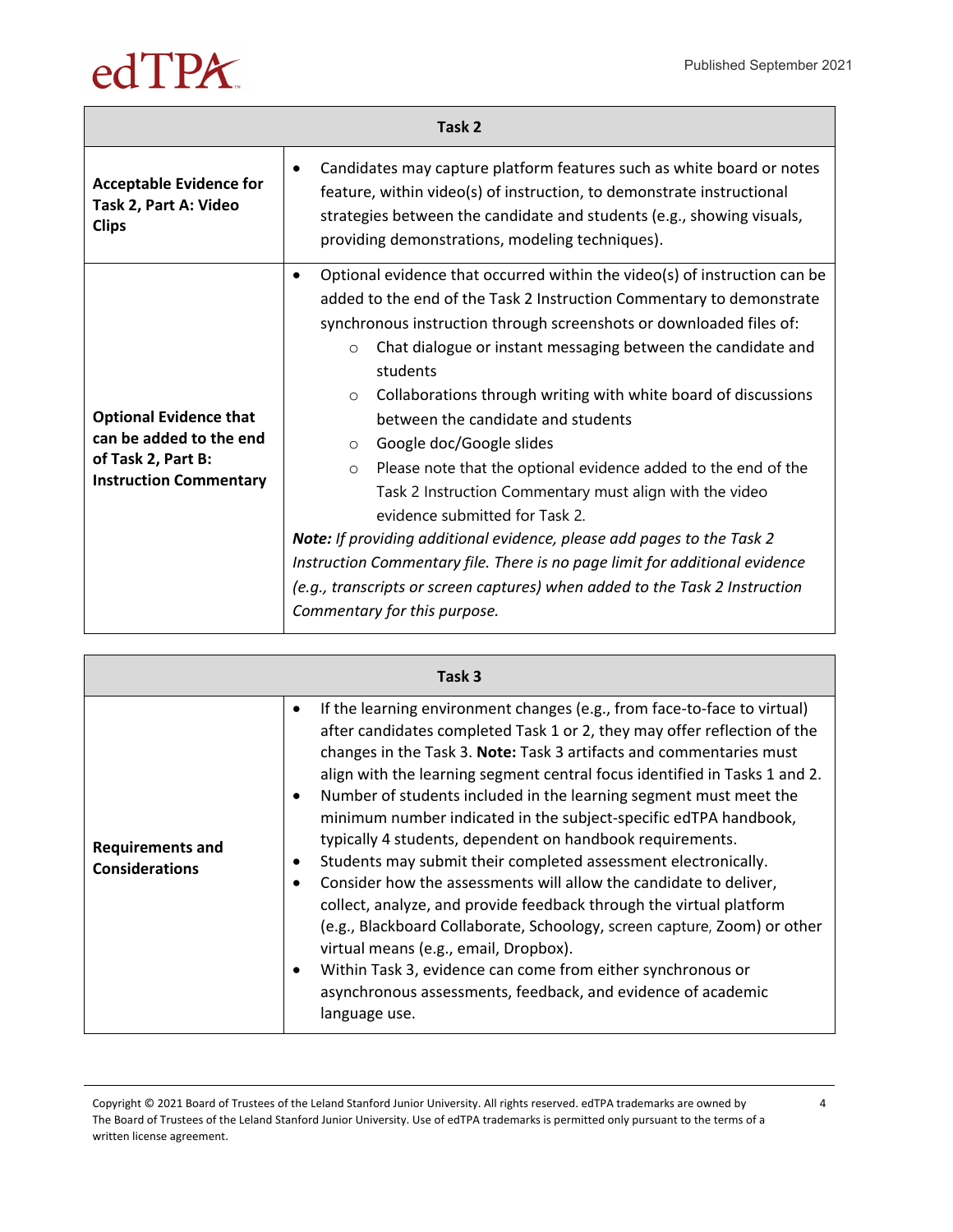|                                | Task 3                                                                            |
|--------------------------------|-----------------------------------------------------------------------------------|
| <b>Acceptable Evidence for</b> | For Task 3, Parts A, C, and D, all materials can be provided through<br>$\bullet$ |
| Task 3, Parts A, C, and D      | acceptable file types even if delivered/prepared for a virtual learning           |
|                                | environment.                                                                      |
|                                | Video/audio recording of verbal feedback<br>$\bullet$                             |
|                                | Video recording of live interaction where feedback is provided through            |
|                                | chat dialogue, email communications, or instant messaging between the             |
|                                | candidate and students.                                                           |
| <b>Acceptable Evidence for</b> | Individual feedback for each focus student must be provided.<br>$\circ$           |
| Task 3, Part B: Evidence       | Screenshot or text file of written feedback is provided.<br>$\bullet$             |
| of Feedback                    | Google doc/Google slide comments where feedback is provided. Note:                |
|                                | Candidates should convert this file type to the file types found in the           |
|                                | Evidence Chart in the back of their subject-specific edTPA handbook.              |
|                                | <b>Note:</b> If needed, additional pages can be added to the Task 3 Assessment    |
|                                | Commentary for optional evidence. There is no page limit for additional           |
|                                | evidence (e.g., transcripts or screen captures) when added to the Task 3          |
|                                | Assessment Commentary.                                                            |

| Task 4<br>(Only for Elementary Education Handbook)  |                                                                                                                                                                                                                                                                                                                                                                        |
|-----------------------------------------------------|------------------------------------------------------------------------------------------------------------------------------------------------------------------------------------------------------------------------------------------------------------------------------------------------------------------------------------------------------------------------|
| <b>Acceptable Evidence for</b><br>Task 4, Parts A-G | For Task 4, all materials can be provided through acceptable file types<br>$\bullet$<br>even if delivered/prepared for a virtual learning environment.<br>Within Task 4 (Elementary Education only), learning segment evidence<br>- 0<br>can come from either synchronous or asynchronous lessons, but re-<br>engagement evidence must come from a synchronous lesson. |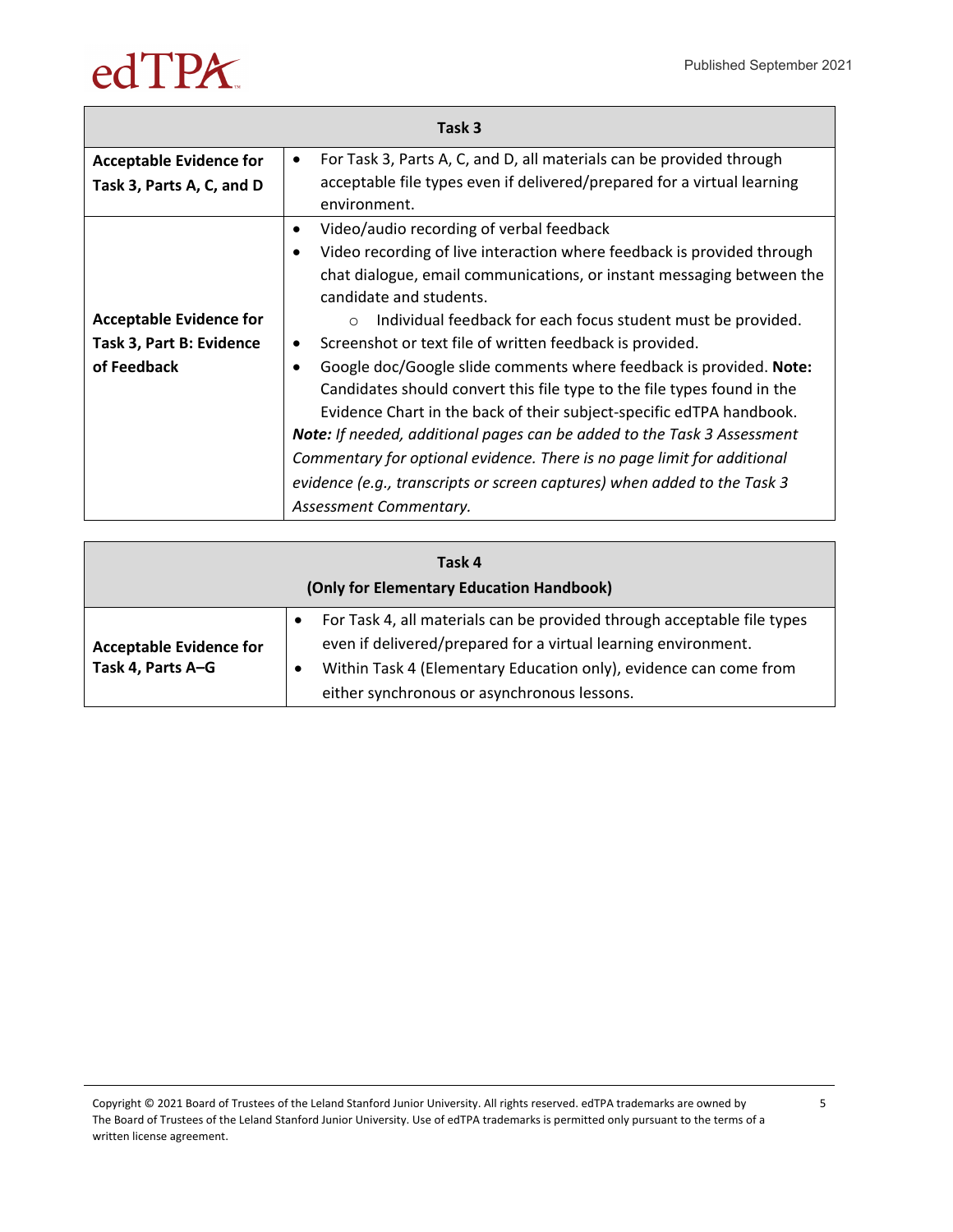

#### **Subject-Specific Considerations for Completing edTPA in a Virtual Learning Environment**

| <b>Considerations for Fields that Include Teaching Young Children</b> |                                                                                                                                                                                                                                                                                                                                                                                                                                                                                                                                                                                                                                                                                                                                                                                                                              |
|-----------------------------------------------------------------------|------------------------------------------------------------------------------------------------------------------------------------------------------------------------------------------------------------------------------------------------------------------------------------------------------------------------------------------------------------------------------------------------------------------------------------------------------------------------------------------------------------------------------------------------------------------------------------------------------------------------------------------------------------------------------------------------------------------------------------------------------------------------------------------------------------------------------|
| <b>Early Childhood</b>                                                | Given the nature of online platforms, teacher candidates should take<br>٠<br>special consideration to ensure that their planning, teaching, and<br>assessment provides active, multi-modal learning AND language and<br>literacy instruction in an interdisciplinary context.<br>When providing instruction in a VLE, the teacher candidate may engage<br>families/caregivers to (a) assist with maintaining camera angles and audio<br>to ensure children may be seen and heard; (b) provide any required<br>materials children need to engage in the learning experience(s); and (c)<br>assist with the technical features (e.g., chat box).<br>Feedback on the common assessment for children who are pre-readers<br>must be developmentally appropriate and should be provided through an<br>audio or a video recording. |
| <b>Elementary Education</b><br>and EC-12 Handbooks                    | When providing synchronous instruction, the teacher candidate should<br>consider engaging families/caregivers in the learning environment to (a)<br>assist with maintaining camera angles and audio to ensure children may<br>be seen and heard; (b) provide any required materials children need to<br>engage in the lesson(s); and (c) assist with the technical features<br>(e.g., chat box).                                                                                                                                                                                                                                                                                                                                                                                                                             |

| <b>Considerations for Subject-Specific Fields</b>  |                                                                                                                                                                                                                                                                                                                                                                                                                                                                                                                                                                   |  |
|----------------------------------------------------|-------------------------------------------------------------------------------------------------------------------------------------------------------------------------------------------------------------------------------------------------------------------------------------------------------------------------------------------------------------------------------------------------------------------------------------------------------------------------------------------------------------------------------------------------------------------|--|
| <b>Agriculture and Science</b><br><b>Education</b> | The teacher candidate should consider what students have access to in<br>terms of supplies and materials when planning the learning segment for<br>the VLE (e.g., consider using publicly available data sets).<br>The teacher candidate should consider topics that lend themselves to<br>inquiry but do not require access to laboratory and other equipment and<br>supplies.<br>Some topics (e.g., agricultural mechanics placements and floral<br>O<br>design) may not lend themselves to a VLE as students may not<br>have access to supplies and materials. |  |

Copyright © 2021 Board of Trustees of the Leland Stanford Junior University. All rights reserved. edTPA trademarks are owned by The Board of Trustees of the Leland Stanford Junior University. Use of edTPA trademarks is permitted only pursuant to the terms of a written license agreement.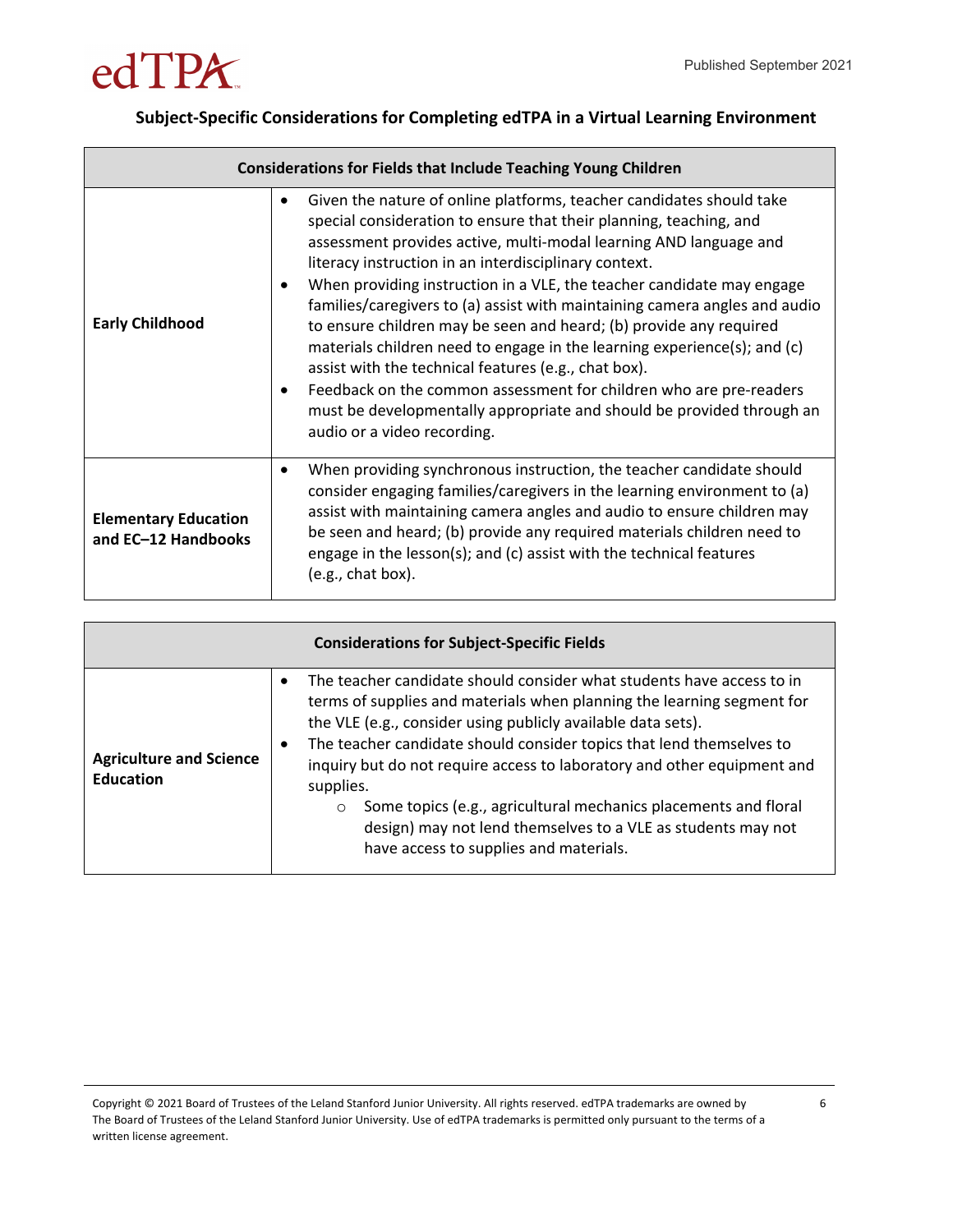|                                            | <b>Considerations for Subject-Specific Fields</b>                                                                                                                                                                                                                                                                                                                                                                                                                                                                                                                                                                                                                                                                                                                                                                                                                                                                                                                                                                                                                                                                                                                                                                                                                                                                                                            |
|--------------------------------------------|--------------------------------------------------------------------------------------------------------------------------------------------------------------------------------------------------------------------------------------------------------------------------------------------------------------------------------------------------------------------------------------------------------------------------------------------------------------------------------------------------------------------------------------------------------------------------------------------------------------------------------------------------------------------------------------------------------------------------------------------------------------------------------------------------------------------------------------------------------------------------------------------------------------------------------------------------------------------------------------------------------------------------------------------------------------------------------------------------------------------------------------------------------------------------------------------------------------------------------------------------------------------------------------------------------------------------------------------------------------|
| <b>Performing Arts</b><br><b>Education</b> | The teacher candidate should consider topics and performances that can<br>٠<br>be taught and assessed in a VLE where students are not required to<br>perform with each other (e.g., keeping in harmony and in time in a group<br>music performance, immediately reacting to another student's<br>performance in theater, coordinated movements in dance).<br>Topics related to written products should be considered (e.g.,<br>$\circ$<br>responding to music/theater/dance, writing music or plays,<br>understanding artistic genres, music theory) and may be used in a<br>VLE. Performances to be critiqued or that illustrate a specific<br>genre, etc., can be provided by links or streamed via an online<br>platform.<br>Topics related to the creation of performing arts that require<br>$\circ$<br>group performances (e.g., band, orchestra, choral groups, plays<br>and scenes other than monologues, group dance performance)<br>are NOT appropriate in a VLE.<br>Instruction for individual performances must include some component of<br>synchronous interaction with students, documented by a recording(s) of<br>the performance.<br>Individual performances may be captured by students using their<br>$\circ$<br>cell phone or laptop camera to demonstrate the performance<br>(e.g., dance movements, finger positions on instruments). |
| <b>Physical Education</b>                  | If possible, the teacher candidate should select a device (e.g., laptop or<br>$\bullet$<br>tablet) with a large enough screen to allow for the best possible<br>monitoring of all students as they practice the psychomotor skill(s).<br>Consider viewing all students in a "collage" or "gallery" view.<br>Anticipate that some students may be unable to participate due to the<br>$\bullet$<br>lack of technology, equipment, or space. Be sure to invite a sufficient<br>number of students so that at least 4 are able to be seen participating in<br>psychomotor activities.<br><b>PRACTICE</b><br>Recording and teaching in this environment and using the<br>$\circ$<br>platform to become knowledgeable with its features.<br>Downloading video and editing student work samples into clips.<br>$\circ$<br>Practice this BEFORE recording the lesson to be submitted for the<br>edTPA portfolio.<br>Prep the students ahead of time for the VLE:<br>Determine if the students have the appropriate equipment, space<br>$\circ$<br>to participate, and an available partner if one would be needed.<br>If a student wants to participate, but is missing equipment,<br>$\circ$<br>appropriate space, or a partner (if required), consider whether<br>modifications can be made for that student that would allow<br>them to participate.             |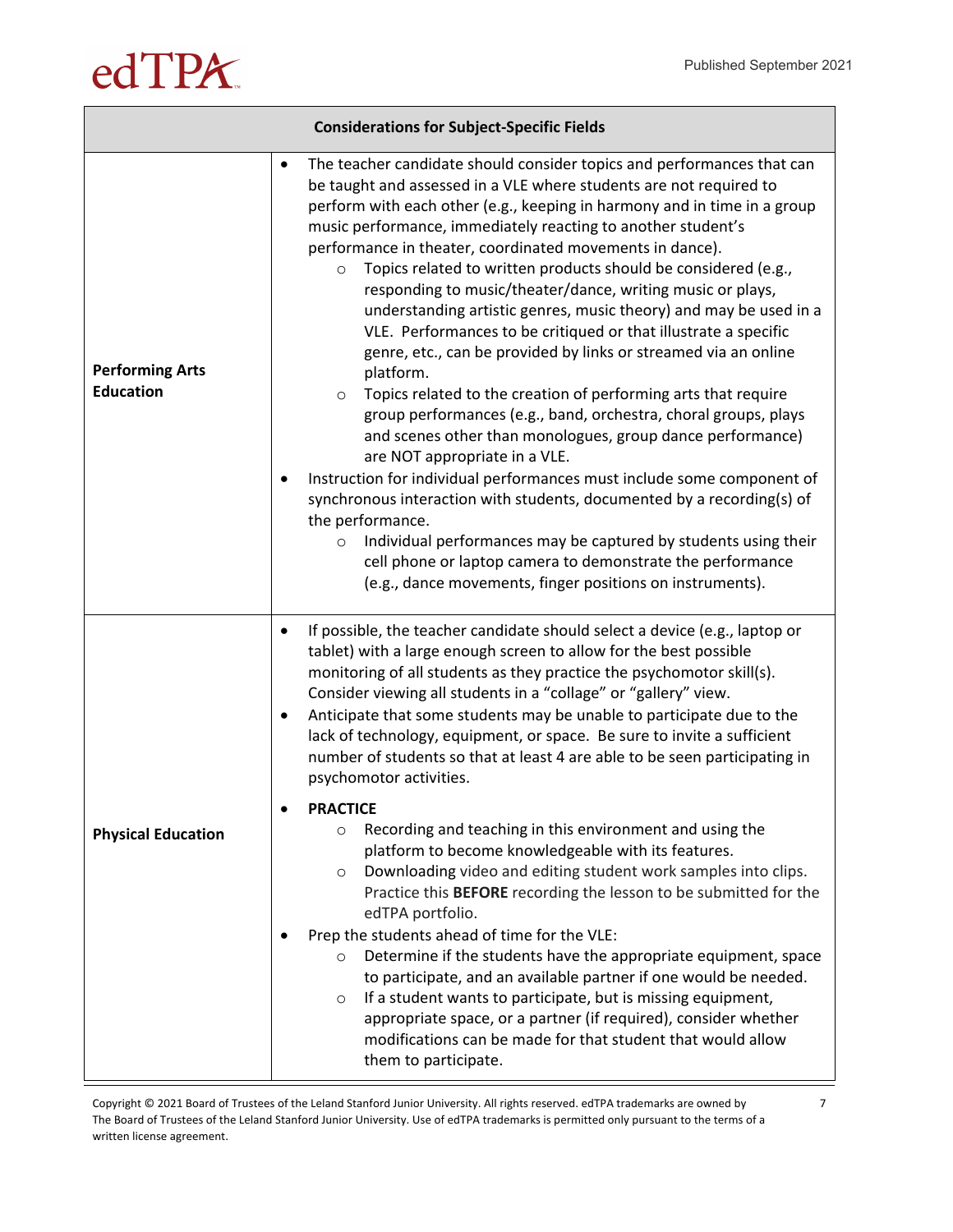| <b>Considerations for Subject-Specific Fields</b> |                                                                                                                                                                                                                                                                                                                                                                                                                                                                                                                                                                                                                                                                                                                                                                                                                                                                                                                                                                                                                                                                                                                                                                                                                                                                                                                                                                                                                                                                                                                                                                                                                                                                                                                                                                                                                                                                                                                                                                                                                                                                                                                                                                          |  |
|---------------------------------------------------|--------------------------------------------------------------------------------------------------------------------------------------------------------------------------------------------------------------------------------------------------------------------------------------------------------------------------------------------------------------------------------------------------------------------------------------------------------------------------------------------------------------------------------------------------------------------------------------------------------------------------------------------------------------------------------------------------------------------------------------------------------------------------------------------------------------------------------------------------------------------------------------------------------------------------------------------------------------------------------------------------------------------------------------------------------------------------------------------------------------------------------------------------------------------------------------------------------------------------------------------------------------------------------------------------------------------------------------------------------------------------------------------------------------------------------------------------------------------------------------------------------------------------------------------------------------------------------------------------------------------------------------------------------------------------------------------------------------------------------------------------------------------------------------------------------------------------------------------------------------------------------------------------------------------------------------------------------------------------------------------------------------------------------------------------------------------------------------------------------------------------------------------------------------------------|--|
| <b>Physical Education</b><br>(continued)          | The teacher candidate should familiarize the students with<br>$\circ$<br>prompts and cues that will be used to:<br>Demonstrate understanding of feedback or instruction (e.g.,<br>thumbs up)<br>Indicate that they have a question<br>٠<br>Indicate when the students need to watch the teacher<br>٠<br>candidate provide a demonstration (e.g., Stop. Watch me.)<br>Task 2<br>The PE handbook allows the option for the teacher candidate to submit<br>either 1 or 2 video clips.<br>All Task 2 clips must show synchronous instruction (interaction<br>$\circ$<br>among the teacher candidate and students).<br>Given the requirements of the videos for Task 2, remember to<br>$\circ$<br>keep the students as active as possible during the instruction.<br>Review the handbook directions and rubrics to ensure that the<br>$\circ$<br>directions and evidence for Task 2, Rubrics 6-9 have been met.<br>Consider whether the Task 2 video clip(s) are to be used as a source of<br>focus student work samples for Task 3.<br>In order to use the information from the Task 2 clip(s) for student<br>$\circ$<br>work samples in Task 3, the activity must provide direct evidence<br>for the assessment and analysis of student learning in at least the<br>psychomotor domain.<br>When recording the instruction, consider using a platform (e.g., Zoom),<br>$\bullet$<br>that supports the "tile" or "collage" or "gallery" view so that all<br>participants can be visible at the same time. This type of view will allow<br>the candidate to observe all students to determine if any could benefit<br>from corrective feedback and provide evidence that the candidate is<br>actively monitoring the class.<br>The candidate may switch the view to themselves when providing<br>$\circ$<br>demonstrations, which will allow the scorer to see the teacher<br>candidate's actual demonstration. Once the demonstration is<br>complete, the teacher candidate should switch the view back to<br>the full class.<br>Individual feedback can be provided in the gallery view or in an<br>$\circ$<br>individual tile view/breakout room, based on the platform the |  |
|                                                   | candidate is using.<br>One way the affective domain can be demonstrated is by students<br>$\circ$<br>working together. Having students work together might be shown<br>in the gallery view (having students watch each other) or in a<br>"group breakout room".<br>Consider stating the student's first name and be sure the student is paying<br>٠<br>attention by providing a response (e.g., thumbs up) before providing<br>feedback. If the teacher candidate wants to provide a demonstration for                                                                                                                                                                                                                                                                                                                                                                                                                                                                                                                                                                                                                                                                                                                                                                                                                                                                                                                                                                                                                                                                                                                                                                                                                                                                                                                                                                                                                                                                                                                                                                                                                                                                   |  |

Copyright © 2021 Board of Trustees of the Leland Stanford Junior University. All rights reserved. edTPA trademarks are owned by The Board of Trustees of the Leland Stanford Junior University. Use of edTPA trademarks is permitted only pursuant to the terms of a written license agreement.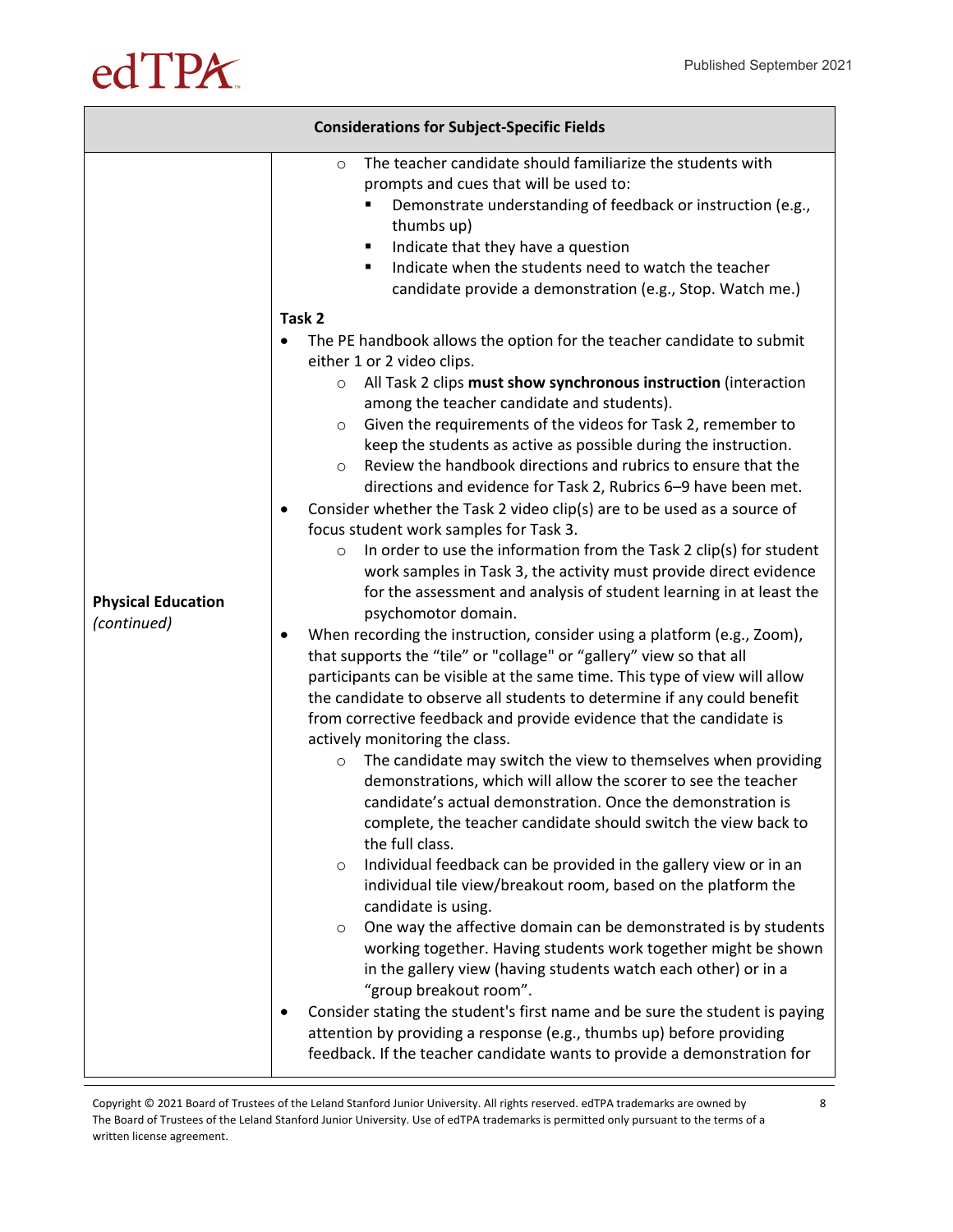| <b>Considerations for Subject-Specific Fields</b> |                                                                                                                                                                                                                                                                                                                                                                                                                                                                                                                                                                                                                                                                                                                                                                                                                                                                                                                                                                                                                                                                                                                                                                                                                                                                          |
|---------------------------------------------------|--------------------------------------------------------------------------------------------------------------------------------------------------------------------------------------------------------------------------------------------------------------------------------------------------------------------------------------------------------------------------------------------------------------------------------------------------------------------------------------------------------------------------------------------------------------------------------------------------------------------------------------------------------------------------------------------------------------------------------------------------------------------------------------------------------------------------------------------------------------------------------------------------------------------------------------------------------------------------------------------------------------------------------------------------------------------------------------------------------------------------------------------------------------------------------------------------------------------------------------------------------------------------|
|                                                   | the student, it's important that the student is paying attention to their<br>screen in order to see the demonstration.<br>If a student is participating in the recording but is missing equipment or<br>$\bullet$<br>the candidate notices something that puts the student in danger, consider<br>a solution that would allow them to participate (e.g., providing a<br>modification for that student or alerting them to a hazard and explaining<br>how to avoid it).                                                                                                                                                                                                                                                                                                                                                                                                                                                                                                                                                                                                                                                                                                                                                                                                   |
|                                                   | Task 3                                                                                                                                                                                                                                                                                                                                                                                                                                                                                                                                                                                                                                                                                                                                                                                                                                                                                                                                                                                                                                                                                                                                                                                                                                                                   |
| <b>Physical Education</b><br>(continued)          | Remember to analyze the learning of skills in the psychomotor and at<br>٠<br>least one other domain (cognitive or affective) for the students in class,<br>making sure to collect work samples from at least 4 students.<br>Student video work samples<br>٠<br>The teacher candidate may use work samples from the Task 2<br>$\circ$                                                                                                                                                                                                                                                                                                                                                                                                                                                                                                                                                                                                                                                                                                                                                                                                                                                                                                                                     |
|                                                   | video or additional video work samples. For the purpose of VLE<br>Task 3 student video clips, it is understood that the student may<br>be presented in isolation.<br>Be sure to meet all other handbook requirements for the video<br>$\circlearrowright$                                                                                                                                                                                                                                                                                                                                                                                                                                                                                                                                                                                                                                                                                                                                                                                                                                                                                                                                                                                                                |
|                                                   | clips in Task 3.<br>If an assessment originally described in Task 1 needed to be adjusted, the<br>٠                                                                                                                                                                                                                                                                                                                                                                                                                                                                                                                                                                                                                                                                                                                                                                                                                                                                                                                                                                                                                                                                                                                                                                      |
|                                                   | candidate should explain the adjustment and the reason in the                                                                                                                                                                                                                                                                                                                                                                                                                                                                                                                                                                                                                                                                                                                                                                                                                                                                                                                                                                                                                                                                                                                                                                                                            |
|                                                   | Assessment Commentary. The modified or new assessment needs to be<br>aligned with the central focus of the learning segment.                                                                                                                                                                                                                                                                                                                                                                                                                                                                                                                                                                                                                                                                                                                                                                                                                                                                                                                                                                                                                                                                                                                                             |
| <b>Special Education</b>                          | Candidates should consider what they know about their focus student and<br>٠<br>identify any changes in strategies to support the student in a VLE. For<br>plans that included materials for support, consider how those might be<br>duplicated in the home or on the screen or, with district approval, mailed<br>to students. Describe any adaptations to the original strategies in an<br>attachment to the Instruction Commentary.<br>For learning goals that were to take place in community settings, consider<br>٠<br>how to simulate those settings such as performing related tasks in the VLE<br>(e.g., rehearsals, role plays).<br>To collect baseline data, the teacher candidate may work with the<br>family/caregiver and/or cooperating teacher to obtain the data<br>(e.g., relevant interactions with or observations of the focus student or<br>relevant academic work samples).<br>In a VLE, the teacher candidate may not be able to collect daily<br>٠<br>assessment records 'each day,' but the candidate could consider collecting<br>the focus student's work samples when the student is able to produce<br>work. Note: Lessons may take place over multiple days.<br>When providing synchronous instruction, the teacher candidate should<br>٠ |
|                                                   | consider engaging families/caregivers in the learning environment.<br>Examples include: (a) instructing families/caregivers as they work with                                                                                                                                                                                                                                                                                                                                                                                                                                                                                                                                                                                                                                                                                                                                                                                                                                                                                                                                                                                                                                                                                                                            |